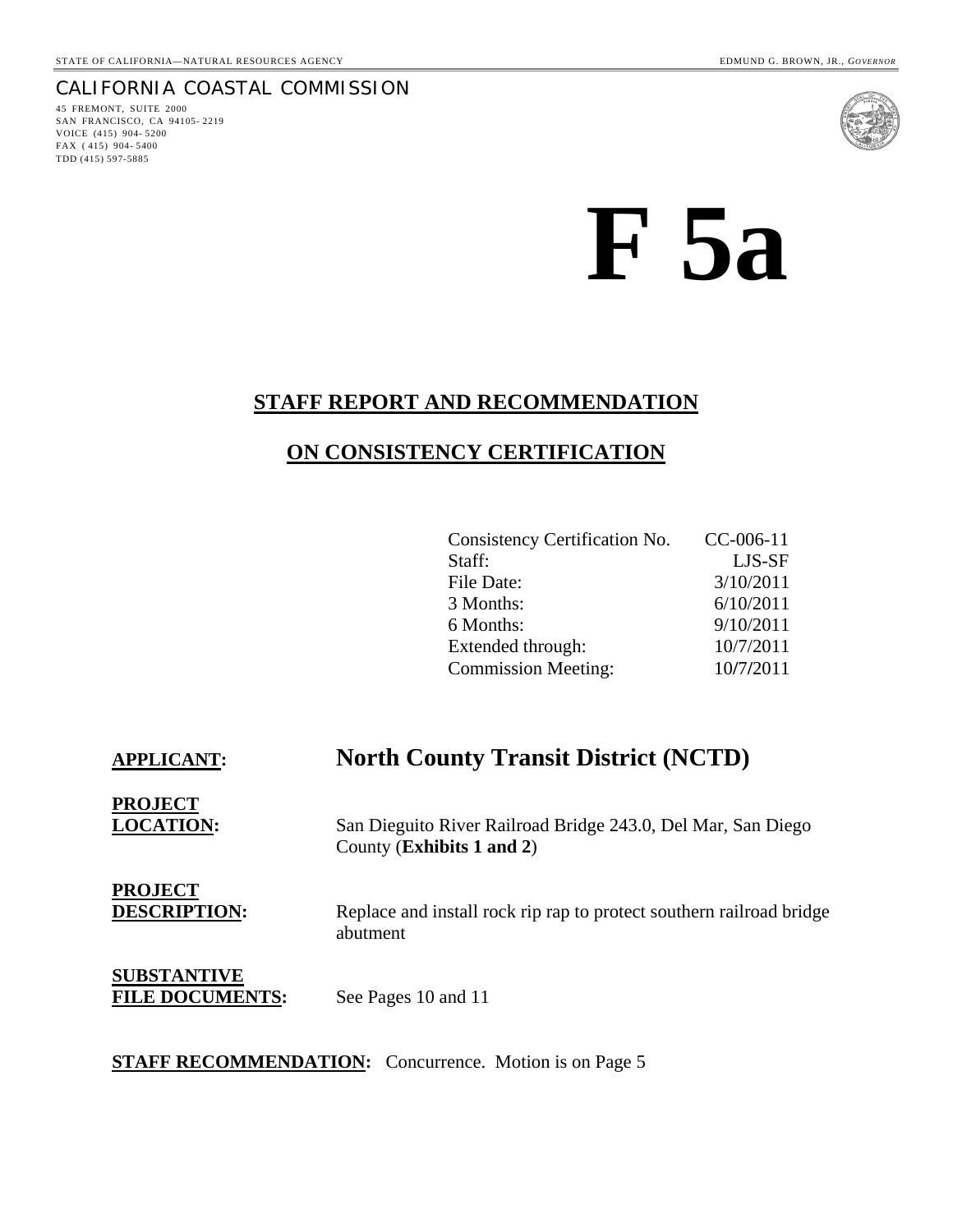# **EXECUTIVE SUMMARY**

The North County Transit District (NCTD) has submitted a consistency certification for replacing non-engineered riprap and soil along the south abutment of the San Dieguito River railroad bridge 243.0 in Del Mar (San Diego County) with an engineered and buried riprap structure. Bridge 243.0 serves the Los Angeles to San Diego railroad corridor and the existing rock riprap, scattered pieces of broken concrete, and soil were placed at this location after the 1916 construction of the bridge in order to protect it from flood events in the San Dieguito River. NCTD has determined that the existing riprap at and upstream of the bridge abutment must be replaced with an engineered and buried riprap structure to protect the abutment and railroad track berm from anticipated increased river flows and adverse scouring effects associated with the deepening of the San Dieguito River channel by the Southern California Edison Company (SCE). The ongoing channel deepening is a key element of SCE's San Dieguito wetlands restoration project, approved by the Commission under coastal development permit 6-04-088. The channel deepening is required to provide the necessary tidal prism to ensure the health of brackish and salt water habitats that have been created upstream of the railroad bridge. The results from several engineering studies confirmed that the river channel deepening would adversely affect the bridge and that modifications to the bridge and the southern abutment were needed. In November 2009, the Commission's Executive Director concurred with no-effects determination NE-067-09 submitted by NCTD for retrofitting Bridge 243.0 in advance of the San Dieguito River channel deepening work. Installation of additional bracing and the wrapping of bridge pilings was completed in 2010.

NCTD now proposes to complete the needed bridge protection measures by replacing the nonengineered riprap at the southern abutment of bridge with an engineered and buried riprap structure. The project involves excavating and stockpiling for re-use approximately 2,900 cubic yards (cu.yds.) of riprap and soil at the south bridge abutment and the adjacent upstream slope of the railroad berm embankment below the 5.5-foot highest high tide line (a 7,400 square-foot area), and excavating an additional 224 cubic yards of riprap and soil from uplands above the 5.5-foot highest high tide line adjacent to the eastern side of the railroad track. The approximately 42-foot-wide by 250-foot-long excavated area would then be regraded and compacted at a 1.5:1 slope to a maximum depth of -9.2 feet at the toe of the slope. A filter fabric liner would be installed on the ground surface, and approximately 1,385 cu.yds. of ¼-ton rock riprap (from the excavation stockpile and additional imported rock) would be placed at a thickness ranging between 6.2 feet at the toe of the slope to 3.0 feet at the top of the slope. Approximately 1,739 cu.yds. of soil stockpiled from the excavation work would then be placed on top of, and completely cover, the riprap structure and graded to the approximate contours and groundline that existed prior to excavation. After final grading of the project area, native upland vegetation will be planted on the bank slope above the tidal zone.

Construction of the project would affect wetland habitat and triggers the three-part test of Section 30233(a) and the functional capacity test of Section 30233(c) of the Coastal Act. The project is necessary to protect and maintain existing capacity in the Los Angeles to San Diego railroad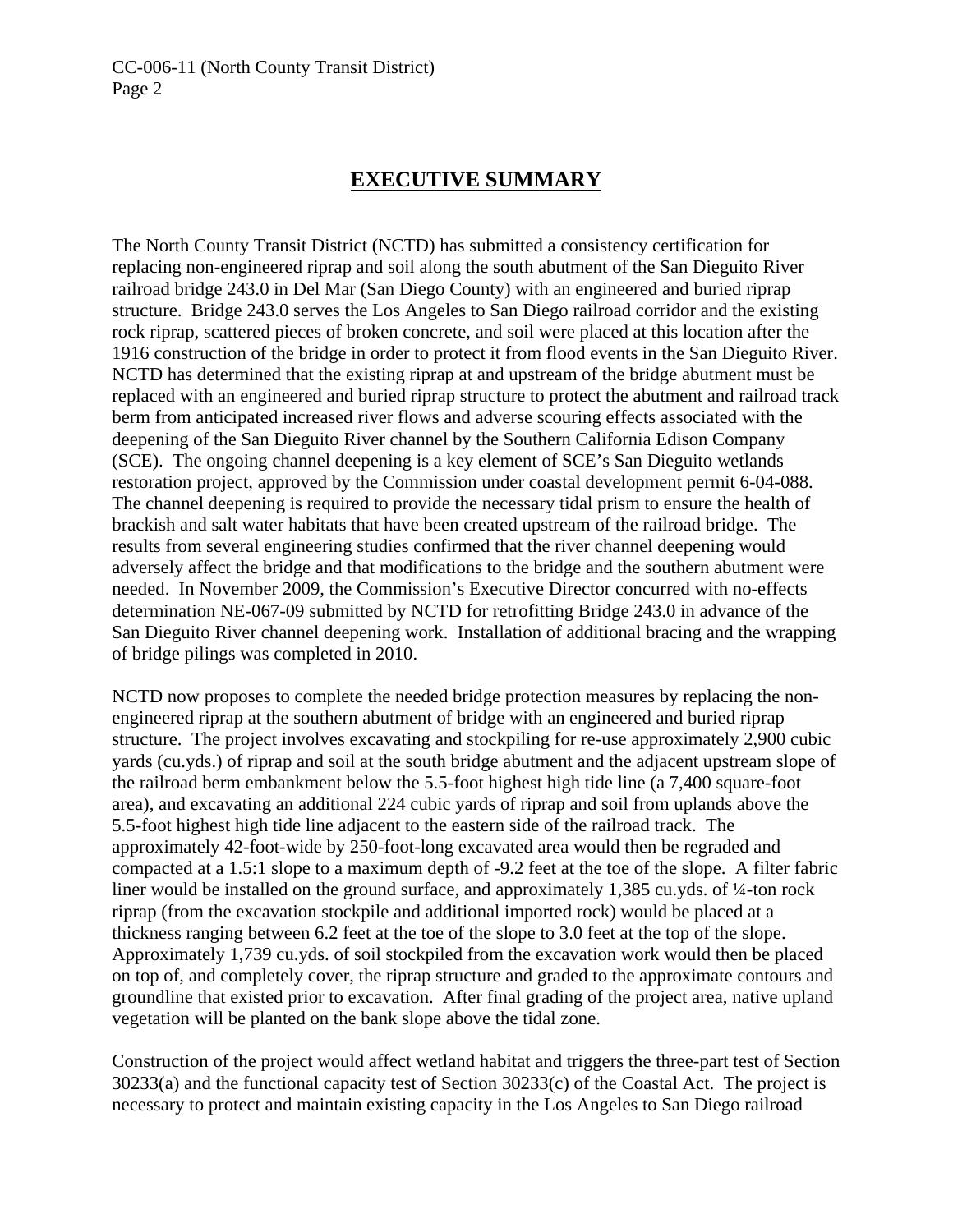corridor and, as designed with measures to restore temporarily affected wetland and intertidal habitat, will not adversely affect the functional capacity of Los Penasquitos Lagoon. The project is therefore an allowable use and a very minor incidental public facility under both Sections 30233(a) and (c). NCTD examined project alternatives for protecting the abutment but these were either infeasible or increased the footprint and impacts of the project. The proposed riprap is the least damaging feasible alternative to protecting the abutment and maintaining rail operations in this area. The project will not generate any permanent habitat impacts, temporary impacts to wetland and intertidal habitat will be mitigated by restoration to pre-project conditions, and construction best management practices will protect water quality. Therefore, no additional mitigation measures are required and the project is consistent with the wetland and water quality policies of the California Coastal Management Program (CCMP; Coastal Act Sections 30233 and 30230).

# **STAFF SUMMARY AND RECOMMENDATION:**

# **I. STAFF SUMMARY.**

**A. Project Description.** The North County Transit District (NCTD) proposes to replace nonengineered riprap and soil along the south abutment of the San Dieguito River railroad bridge 243.0 in Del Mar with an engineered and buried riprap structure (**Exhibits 1-4**). Bridge 243.0 serves the Los Angeles to San Diego (LOSSAN) rail corridor, which is used by NCTD's Coaster commuter rail service, Southern California Regional Rail Authority's Metrolink commuter rail service, Amtrak's Pacific Surfliner intercity rail service, and Burlington Northern and Santa Fe Railway's freight service. The existing rock riprap, scattered pieces of broken concrete, and soil were placed at this location in the decades after the 1916 construction of the bridge in order to protect the timber trestle bridge from erosion caused by the San Dieguito River, particularly during flood events (**Exhibit 5**). However, NCTD has determined that the existing riprap at and upstream of the bridge abutment must be replaced with an engineered and buried riprap structure to protect the abutment and railroad track berm from anticipated increased river flows and adverse scouring effects associated with the deepening of the San Dieguito River channel by the Southern California Edison Company (SCE).

The ongoing channel deepening is a key element of SCE's San Dieguito wetlands restoration project, approved by the Commission under coastal development permit 6-04-088. The channel deepening is required to provide the necessary tidal prism to ensure the health of brackish and salt water habitats that have been created upstream of the railroad bridge. However, NCTD reports that several engineering studies were conducted to estimate the potential for increased scour along the lower river and the potential for adverse impacts to Bridge 243.0. The results of those studies confirmed that the river channel deepening would adversely affect the bridge and that modifications to the bridge and the southern abutment were needed. In November 2009, the Commission's Executive Director concurred with no-effects determination NE-067-09 submitted by NCTD for retrofitting Bridge 243.0 in advance of the San Dieguito River channel deepening work and the resulting increased river flows that would intersect the timber trestle bridge. The retrofit work included adding longitudinal and transverse wooden bracing to bridge bents, and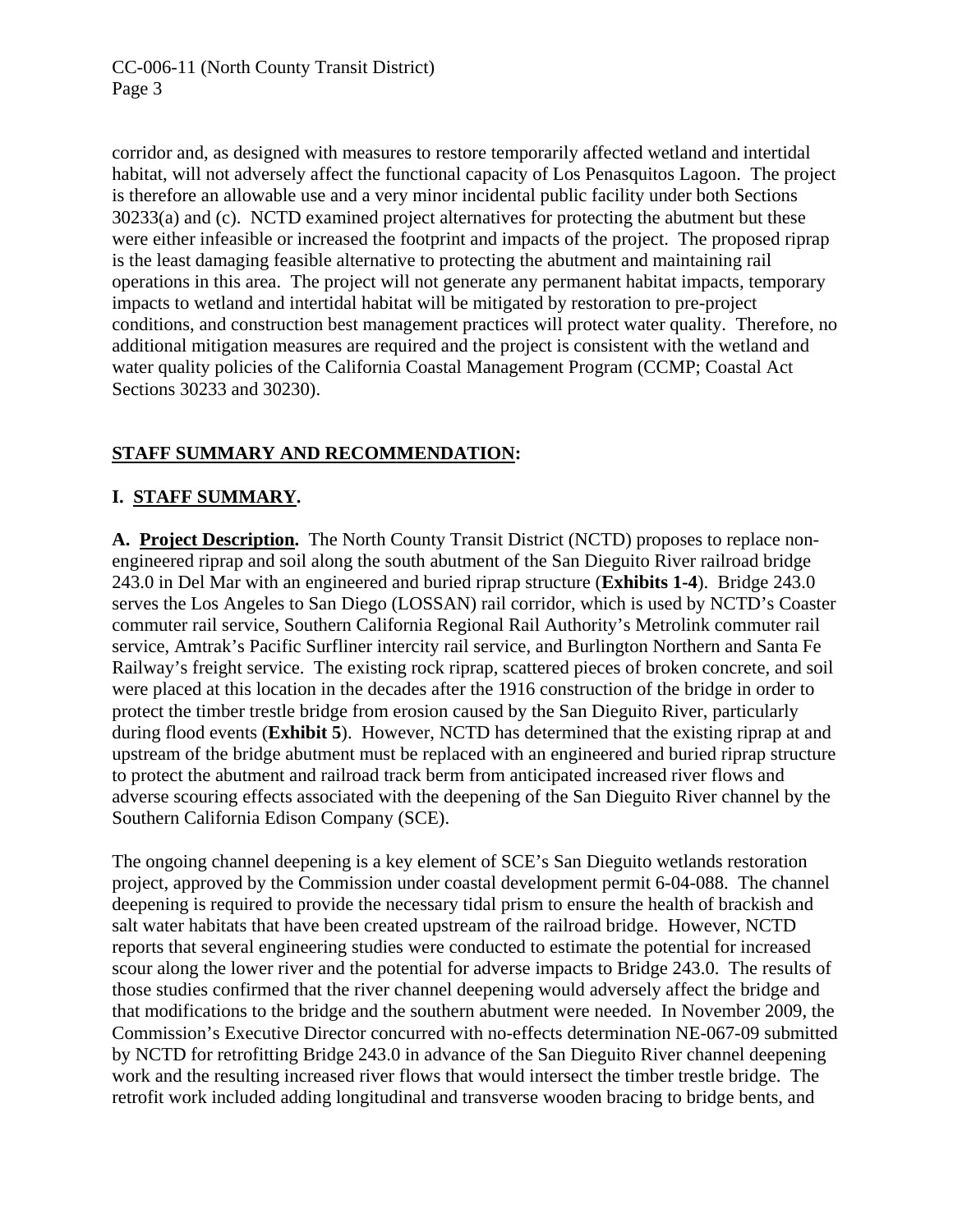CC-006-11 (North County Transit District) Page 4

treating and wrapping bridge piles and bracing structures. The bridge retrofit work was completed in 2010.

NCTD now proposes to complete the needed bridge protection measures by replacing the nonengineered riprap at the southern abutment of bridge with an engineered and buried riprap structure. The project involves excavating and stockpiling for re-use approximately 2,900 cubic yards (cu.yds.) of riprap and soil at the south bridge abutment and the adjacent upstream slope of the railroad berm embankment below the 5.5-foot highest high tide line (a 7,400 square-foot area), and excavating an additional 224 cubic yards of riprap and soil from uplands above the 5.5-foot highest high tide line adjacent to the eastern side of the railroad track. The approximately 42-foot-wide by 250-foot-long excavated area would then be regraded and compacted at a 1.5:1 slope to a maximum depth of -9.2 feet at the toe of the slope. A filter fabric liner would be installed on the ground surface, and approximately 1,385 cu.yds. of ¼-ton rock riprap (from the excavation stockpile and additional imported rock) would be placed at a thickness ranging between 6.2 feet at the toe of the slope to 3.0 feet at the top of the slope. Approximately 1,739 cu.yds. of soil stockpiled from the excavation work would then be placed on top of, and completely cover, the riprap structure and graded to the approximate contours and groundline that existed prior to excavation. After final grading of the project area, native upland vegetation will be planted on the bank slope above the tidal zone.

NCTD states that the project contractor will undertake work below the high tide line during low water conditions when the area is naturally dewatered, to the maximum extent feasible, and that diversion or blocking of tidal influence and/or dewatering of the construction site will not occur. The contractor may work from barges when working in the river under the bridge for riprap removal, excavation, slope preparation, and riprap placement. Sediment curtains and silt fences will be installed throughout the entire construction period to contain sediment to the immediate work area. All construction staging areas will be located on currently disturbed areas within the NCTD right-of-way and/or on SCE staging areas at the Del Mar Fairgrounds. Construction is scheduled to occur over two to three months during late 2011 before the onset of the rainy season and maximum river flows.

**B. Procedures – Permitting Issues.** The project triggers federal consistency review because it needs a U.S. Army Corps of Engineers ("Clean Water Act Section 404") permit. The Commission also believes the project is subject to the permitting requirements of the Coastal Act; however, the North County Transit District (NCTD) disagrees with this position. Notwithstanding this disagreement about whether a coastal development permit is needed, the Commission concurs with this consistency certification because it is consistent with the Coastal Act. The Commission further notes that the NCTD has applied for a number a permits for its rail improvement activities in other sections of the coast, including CDP's No.: 6-03-102-G (Agua Hedionda emergency repairs), 6-02-152 (San Luis Rey River bridge repair), 6-02-151 (Agua Hedionda bridge), 6-02-102 (Del Mar drainage outlets), 6-02-80 (Santa Margarita Bridge repair), 6-01-64 (Balboa Avenue), 6-01-108 (Tecolote Creek), 6-93-60 (Del Mar), 6-94-207 (Solana Beach), 6-93-106 (Carlsbad), and 6-93-105 (Camp Pendleton).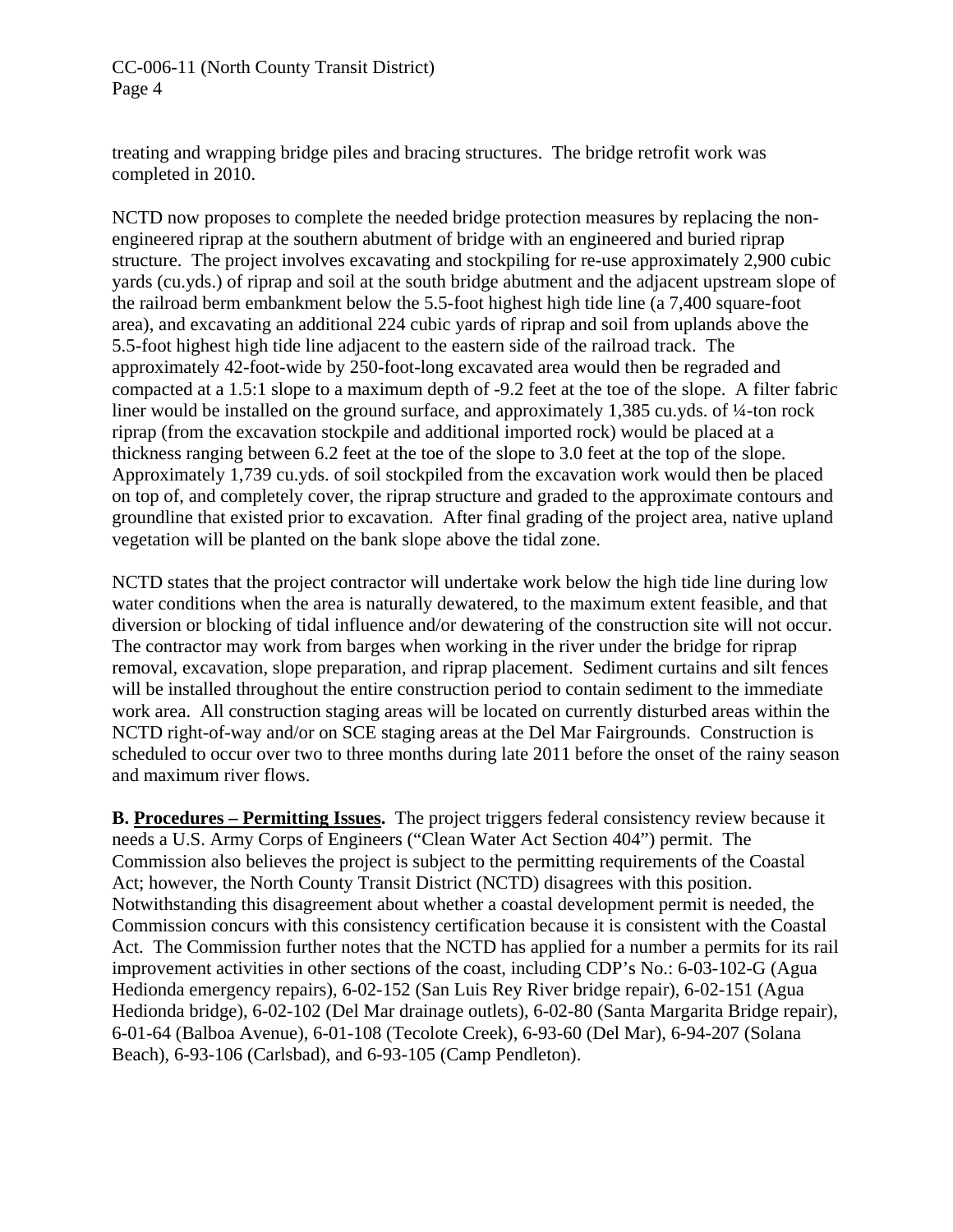**C. Applicant's Consistency Certification.** NCTD has certified that the proposed activity complies with California's approved coastal management program and will be conducted in a manner consistent with such program.

# **II. STAFF RECOMMENDATION:**

The staff recommends that the Commission adopt the following motion:

**Motion:** I move that the Commission **concur** with NCTD's consistency certification CC-006-11 that the project described therein is fully consistent with the enforceable policies of the California Coastal Management Program (CCMP) and will be conducted in a manner consistent with the CCMP.

# **Staff Recommendation:**

The staff recommends a **YES** vote on the motion. Passage of this motion will result in an agreement with the certification and adoption of the following resolution and findings. An affirmative vote of the majority of the Commissioners present is required to pass the motion.

# **Resolution to Concur with Consistency Certification:**

The Commission hereby **concurs** with the consistency certification made by NCTD for the proposed project, finding that the project is consistent with the enforceable policies of the California Coastal Management Program and will be conducted in a manner consistent with the program.

## **III. Findings and Declarations:**

The Commission finds and declares as follows:

# **A. Wetland Habitat/Marine Resources/Water Quality.** The Coastal Act provides the following:

*Section 30230. Marine resources shall be maintained, enhanced, and where feasible, restored. Special protection shall be given to areas and species of special biological or economic significance. Uses of the marine environment shall be carried out in a manner that will sustain the biological productivity of coastal water and that will maintain healthy populations of all species of marine organisms adequate for long-term commercial, recreational, scientific, and educational purposes.*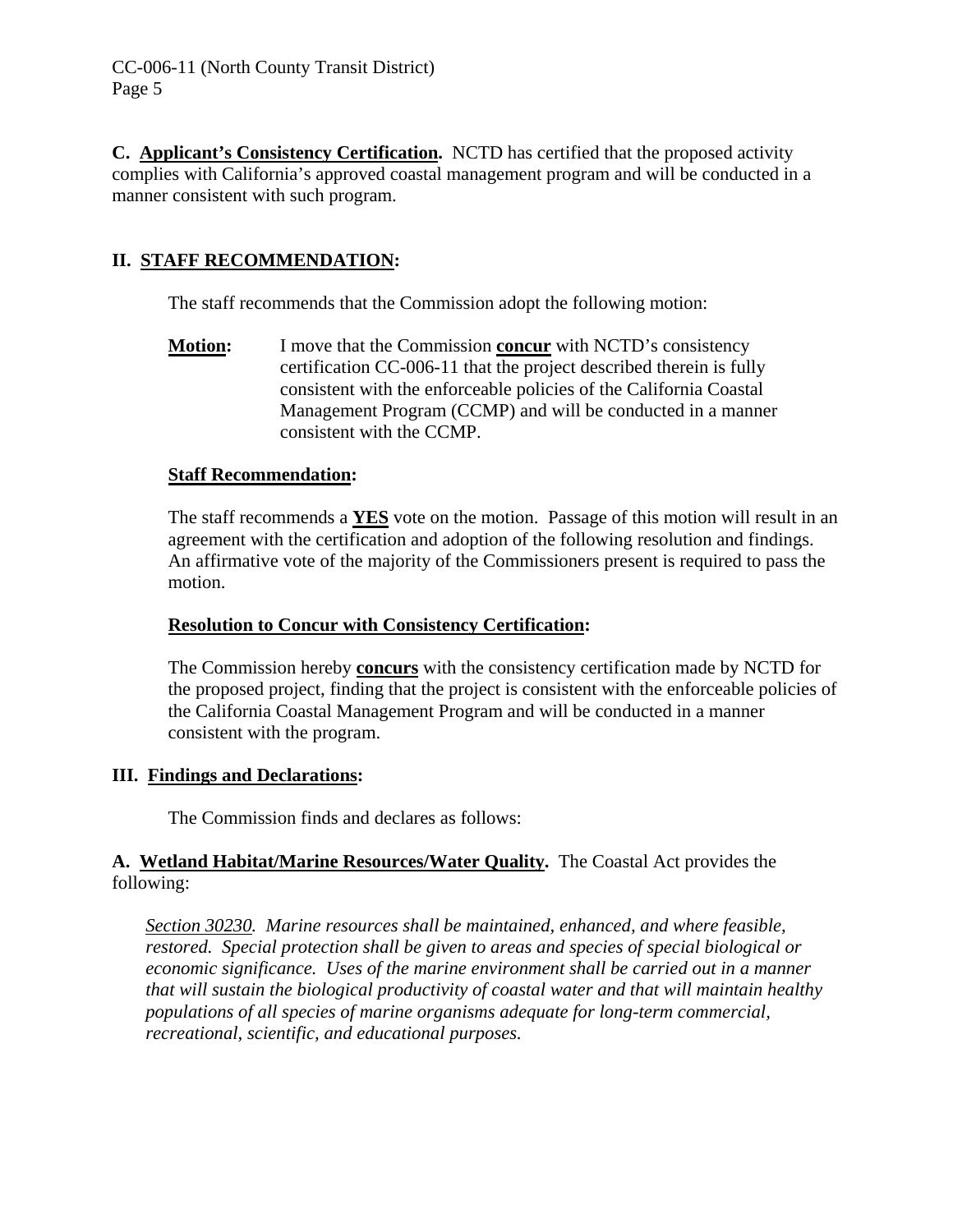#### *Section 30233.*

*(a) The diking, filling, or dredging of open coastal waters, wetlands, estuaries, and lakes shall be permitted in accordance with other applicable provisions of this division, where there is no feasible less environmentally damaging alternative, and where feasible mitigation measures have been provided to minimize adverse environmental effects, and shall be limited to the following:* 

*. . .* 

*(4) Incidental public service purposes, including but not limited to, burying cables and pipes or inspection of piers and maintenance of existing intake and outfall lines.* 

*. . .* 

*(c) In addition to other provisions of this section, diking, filling, or dredging in existing estuaries and wetlands shall maintain or enhance the functional capacity of the wetland or estuary. Any alteration of coastal wetlands identified by the Department of Fish and Game, including, but not limited to, the 19 coastal wetlands identified in its report entitled, "Acquisition Priorities for the Coastal Wetlands of California", shall be limited to very minor incidental public facilities, restorative measures, nature study, commercial fishing facilities in Bodega Bay, and development in already developed parts of south San Diego Bay, if otherwise in accordance with this division . . . .* 

The proposed replacement of the non-engineered riprap at and immediately upstream of the south abutment of the San Dieguito River railroad bridge 243.0 with an engineered and buried riprap structure triggers the three-part test of Section 30233(a) of the Coastal Act, as well as the functional capacity tests of Section 30233(c), because the project includes permanent fill in San Dieguito lagoon, and because this lagoon is one of the "priority wetlands" referred to in Section 30233(c). The Commission therefore needs to analyze the project's consistency with the allowable use, alternatives, and mitigation tests of Section 30233(a), as well as the tests of Section 30233(c).

Under the first of these tests, a project must qualify as one of the eight stated uses allowed under Section 30233(a). The Commission has considered minor expansions of existing roads, railroad lines, and airport runways in certain situations to qualify as "incidental public service purposes," and thus allowable under Section  $30233(a)(4)$ , but only where no other feasible less damaging alternative exists and the expansion is necessary to maintain existing traffic capacity.

The Court of Appeal has recognized this definition of incidental public service as a permissible interpretation of the Coastal Act. In the case of *Bolsa Chica Land Trust et al., v. The Superior Court of San Diego County* (1999) 71 Cal.App.4<sup>th</sup> 493, 517, the court found that:

*… we accept Commission's interpretation of sections 30233 and 30240… In particular we note that under Commission's interpretation, incidental public services are limited to*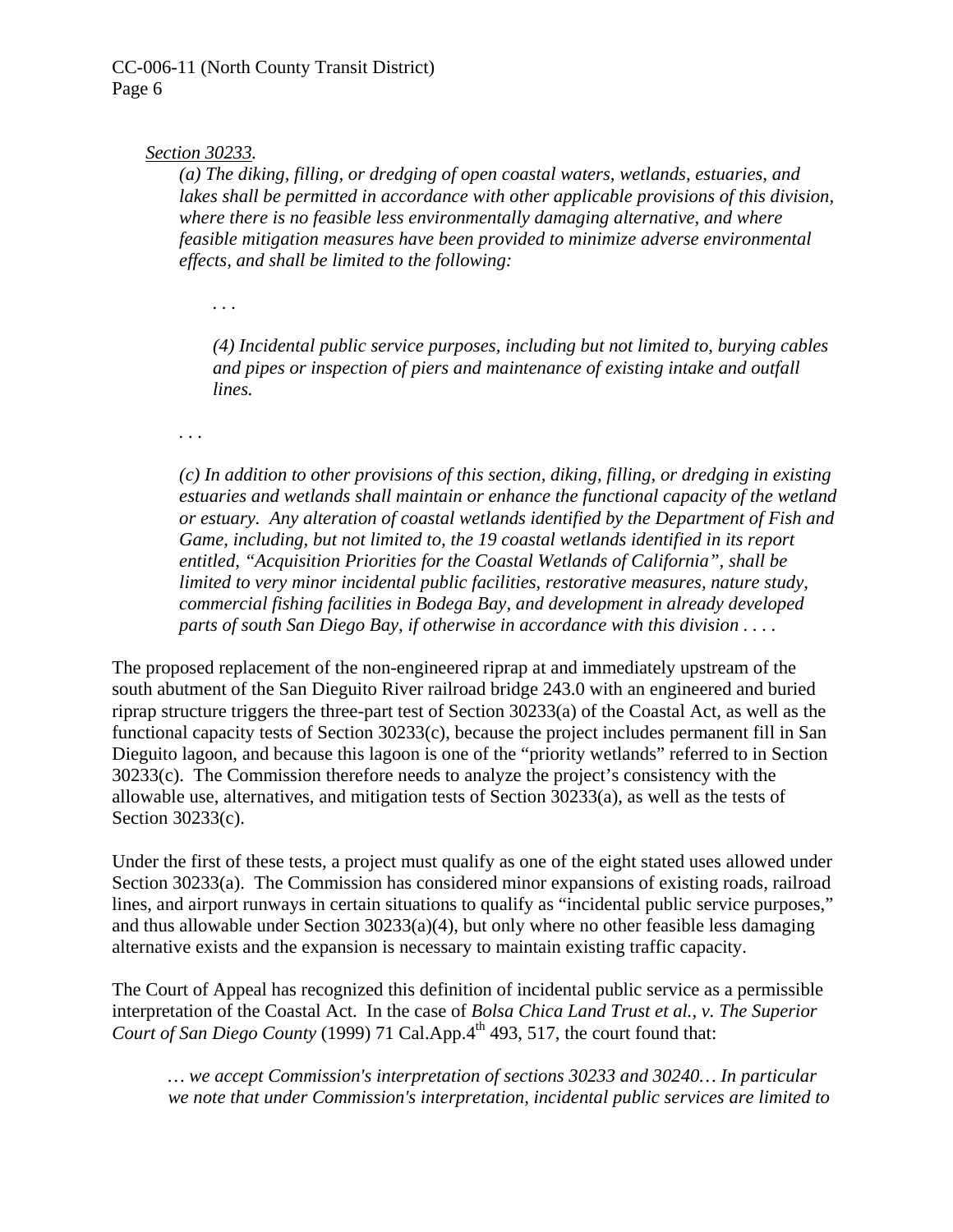*temporary disruptions and do not usually include permanent roadway expansions. Roadway expansions are permitted only when no other alternative exists and the expansion is necessary to maintain existing traffic capacity.* 

The project is clearly necessary to protect and maintain existing rail capacity. NCTD has documented the need to protect the southern bridge abutment from the increased threat of scour and erosion (and ultimately failure of the abutment and bridge) due to the deepening of the San Dieguito River channel taking place as an element of Southern California Edison's upstream wetland restoration project. Moreover, in several recent cases, the Commission has applied the same rationale to transportation modes other than roads (CC-055-05, NCTD, Railroad Bridge Replacement over Agua Hedionda Lagoon; CC-058-02, City of Santa Barbara, modifications to the Santa Barbara Airport; CC-052-05, NCTD, Bridge Replacement and Second Track, Santa Margarita River; and CC-086-03, NCTD, Second Track, San Onofre Area, Camp Pendleton). For example, in reviewing CC-086-03, NCTD asserted, and the Commission found, as follows:

NCTD stated in CC-086-03 the following:

*Allowable Use Test - Coastal Act Section 30233(a)* 

*Section 30233(a) does not authorize wetland fill unless it meets the "allowable-use" test. Similar to the Commission decision regarding safety improvements at the Santa Barbara Airport (CC-58-01), the proposed project is an allowable use as an incidental public service because is it necessary to maintain existing passenger service.* 

The Commission responded in CC-086-03 as follows:

*The Commission agrees and finds that the project is a limited expansion and is necessary to maintain existing capacity, and can be considered an allowable use as an incidental public service under Section 30233(a)(5).* 

In CC-052-05, the Commission found:

*Given this information, the Commission believes the same conclusion for the subject bridge replacement that it relied on in CC-86-03 is warranted, and that the project can be considered is a limited expansion and necessary to maintain existing capacity, and, therefore, an allowable use as an incidental public service under Section 30233(a)(5).* 

In addition, unlike the above-two cases, the proposed replacement riprap at the southern abutment of the San Dieguito River bridge does not involve additional tracks; the aforementioned consistency certifications are cited to establish that rail line maintenance, including the proposed protection of the existing bridge abutment, can qualify as an incidental public service under Section 30233(a) when it is necessary to maintain existing rail capacity. Furthermore, while San Dieguito Lagoon is one of the "priority wetlands" afforded additional protection under Section 30233(c), which was not at issue in the above-referenced cases, the Commission finds that: (1) the project will not alter or affect the functional capacity of San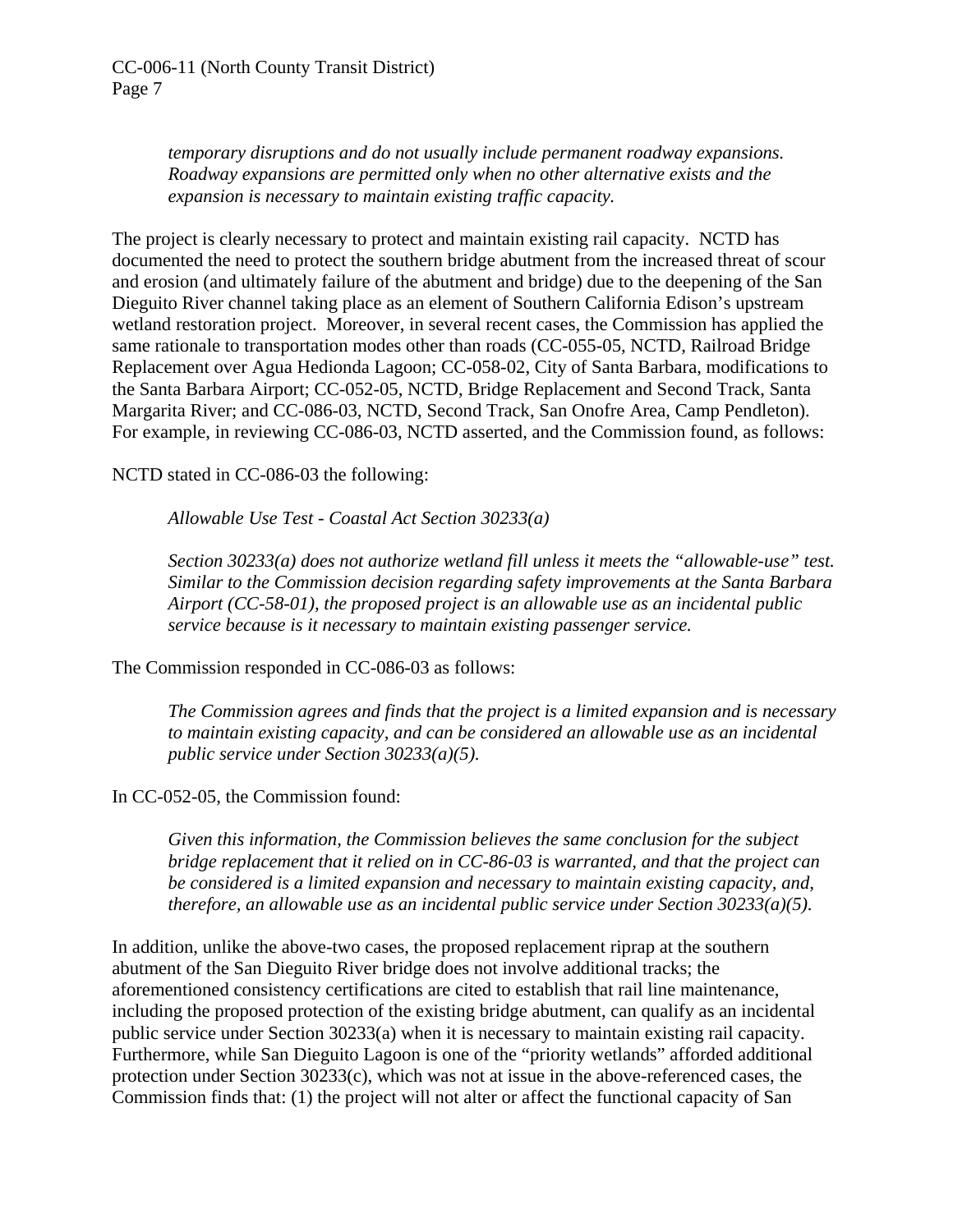## CC-006-11 (North County Transit District) Page 8

 $\overline{a}$ 

Dieguito Lagoon; and (2) even if it considered the project to alter the lagoon, the project can be considered a "very minor incidental public facility" based on the same rationale discussed above and in the Commission's wetlands guidelines<sup>1</sup> and several past Commission permit reviews. These reviews and guidelines apply the same test for a project that the Commission has determined is necessary to maintain existing capacity to constitute an allowable use under Section 30233, regardless of whether it is being viewed as an "incidental public service" under Section 30233(a), or a "very minor incidental public facility" under Section 30233(c). Thus, the Commission has determined that a limited expansion of an existing transportation facility that is necessary to maintain existing capacity is an allowable use as an incidental public service under either Section 30233(a)(4) and Section 30233(c). Moreover, the project will not adversely affect the functional capacity of San Dieguito Lagoon, another test of Section 30233(c). Therefore, the Commission finds that the project is an allowable use as an incidental public service and a very minor incidental public facility under both Sections 30233(a) and 30233(c) of the Coastal Act.

While the proposed replacement riprap structure is necessary to protect and maintain existing railroad capacity and operations, having reviewed a number of NCTD double-track proposals, the Commission is aware of the potential for a future second bridge across San Dieguito Lagoon. NCTD responded to Commission staff inquiries regarding the potential for the subject riprap project to potentially affect future plans for either double-tracking along the current alignment or relocating the alignment inland away from the Del Mar bluffs via a tunnel alternative. NCTD stated in its reply that a decision regarding alternative second track alignments through Del Mar has not yet been made and that:

*. . . portions of the proposed revetment likely would have to be removed to build a new LOSSAN double track bridge, but that this would not preclude the future LOSSAN double track project.* 

*A Project Study Report (PSR) was completed in June 2009 by SANDAG to look at a double track bridge replacement and seasonal rail platform for San Dieguito. If you assume the [Del Mar] Fairgrounds will not give up any of their land for a future double track/tunnel project (they have stated as much), then the alignment of the current bridge is generally the alignment of the future double track bridge in the PSR. However, in all of the eight alternatives considered, the southern bridge abutment is moved to the south about 100 feet or more to help provide additional flood capacity and to reduce impacts to wetlands (the berm under the southern extended part of the bridge would be removed to match the river channel).* 

*That would put the future bridge abutment and some piles, if the second track is to the east, within the proposed riprap which is proposed to extend 160 feet south of the existing abutment on the east side. In this case, the riprap in the vicinity of the new piles and abutment would have to be removed prior to construction of the new abutment and piles.* 

<sup>1</sup> The Commission's wetland guidelines include a footnote for "incidental public services," which states: [Footnote 3:] "When no other alternative exist, and when consistent with the other provisions of this section, limited expansion of roadbeds and bridges necessary to maintain existing traffic capacity may be permitted." The footnote for "very minor incidental public facilities" states: "(see footnote #3)."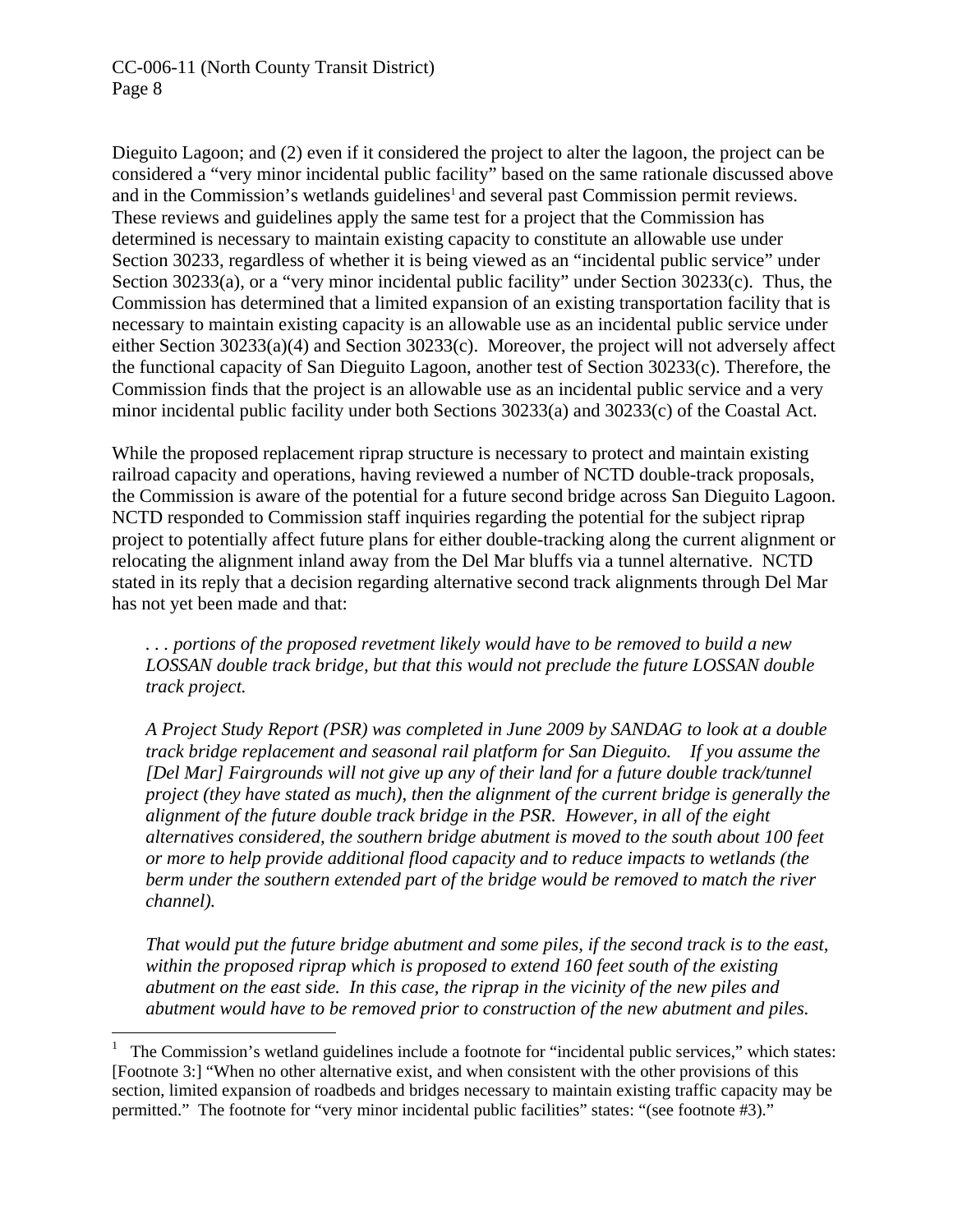*The PSR further addresses the issue of future double tracking through Del Mar (See attached pages from the PSR). The tunnel option under I-5 would require a realignment of the southern 500 feet or so of the PSR double track bridge (i.e., the bridge and track (heading south) would begin to gradually turn to the east in the vicinity of the northern bank of the River).* 

*It is uncertain where the southern abutment and piles would be for a realigned bridge, but they very well may be within the proposed revetment. In this case, the riprap in the vicinity of the new abutment and piles would have to be removed prior to construction of the new abutment.* 

The proposed riprap structure is designed to protect the existing abutment and railroad track berm at the southern end of the Bridge 243.0. Should that riprap not be needed to protect the future alignment of a second track and bridge or a realigned bridge(s) required for a LOSSAN tunnel project, NCTD will remove the riprap. The Commission finds that the proposed riprap project will not prevent any future double-track alignment alternatives along this segment of the LOSSAN corridor from receiving due consideration by NCTD during future project and environmental planning. In addition, the Commission believes that for any second track ultimately proposed across the lagoon, the question of whether a second track and bridge at this location can be found an incidental public service or consistent with Section 30233 as the least environmentally damaging feasible alternative remains an unresolved issue at this time. The Commission will address that question at the appropriate future date.

Concerning the alternatives test of Section 30233(a), NCTD examined two alternatives to the proposed project: the use of articulated concrete blocks instead of rock riprap, and constructing a 2:1 riprap slope in conjunction with a greater volume of rock. The articulated concrete block alternative was rejected by NCTD due to the requirement associated with this material to excavate down to and below the predicted scour level of the river for placement of the concrete blocks in order to properly anchor the structure. As a result, this alternative would require a much larger impact footprint. In addition, NCTD reported that articulated concrete blocks do not function adequately in areas with high water velocities, such as this reach of the San Dieguito River. The initial plan for the riprap structure included a 2:1 riprap slope and a greater volume of riprap for subsequent tumbling down into eroded areas that may develop in the future adjacent to the bridge abutment and railroad track berm. However, NCTD determined that the proposed 1.5:1 riprap slope and the associated reduced volume of riprap would provide adequate protection to the abutment and berm and reduces the project footprint and scope of temporary impacts. The Commission agrees with NCTD that there is no less environmentally damaging feasible alternative for the proposed protection of the Bridge 243.0 southern abutment and berm.

Concerning mitigation, NCTD states that the proposed project will not create any permanent impacts to wetland habitat or marine resources because the engineered riprap will replace the existing non-engineered rock that was installed in the early decades of the  $20<sup>th</sup>$  century and will be buried by soil excavated from the project site. Temporary impacts to the following vegetation communities will occur during excavation, riprap installation, and replacement and regrading of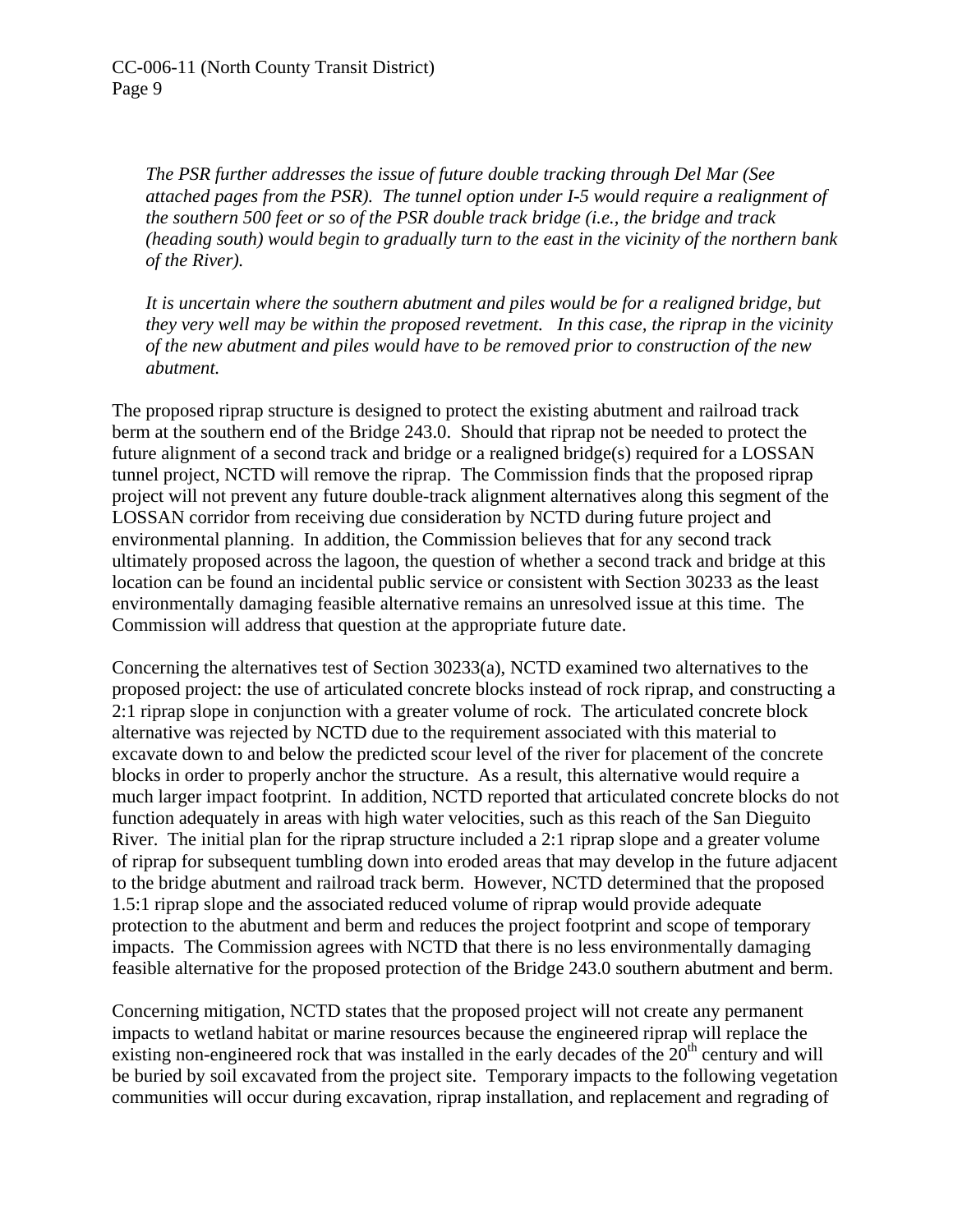stockpiled soil within the 1.52-acre project area: disturbed habitat with minimal non-native or no vegetation; non-native vegetated habitat; urban/developed habitat (railroad track, ballast); and open water/intertidal (**Exhibits 6 and 7**). The only sensitive habitat that will be temporarily affected by the project is the open water/intertidal area. Approximately 7,400 square-feet of this habitat type (currently comprised of unvegetated sand/mudflats and open water) would be excavated for installation of the buried riprap. This area would be returned to existing grade after backfilling with the stockpiled soil, and the habitat quality would be improved by the elimination of scattered rock and broken concrete that are currently present on the southern bank of the river channel upstream of the railroad bridge (**Exhibit 5**).

To address the temporary construction impacts NCTD will seed the regraded slope above the highest high tide line in the project area with a mix of native upland species comprised of California sagebrush, coyote brush, western ragweed, big saltbush, four wing saltbush, California buckwheat, coast goldenbush, deerweed, and Foothill plantain. A project revegetation plan will include requirements for site preparation, planting procedures, three to five years of monitoring, success criteria, remediation measures and annual reports, similar to what NCTD implemented for its San Dieguito River railroad bridge retrofit project under NE-067-09. The project also includes best management practices to protect sensitive habitat and water quality during and after construction. These measures include undertaking work below the high tide line during low water conditions when the area is naturally dewatered, to the maximum extent feasible; no diversion or blocking of tidal influence and/or dewatering of the construction site; installing sediment curtains and silt fences throughout the entire construction period to contain sediment to the immediate work area; and locating construction staging areas on currently disturbed areas within the NCTD right-of-way and/or on SCE staging areas at the Del Mar Fairgrounds. Because the project will not result in a permanent reduction in open water/intertidal acreage, temporary impacts to this habitat type will be mitigated by restoration to pre-project conditions, and best management practices are included to protect water quality during project construction, the Commission finds that no further mitigation is required under Section 30233. The Commission concludes that the proposed project would not cause significant adverse impacts to wetland habitat, marine resources, or water quality and would be consistent with the wetland and water quality protection policies of the California Coastal Management Program (CCMP; Coastal Act Sections 30230 and 30233).

## **Substantive File Documents:**

- 1. *Bridge 243.0 Revetment Project, City of Del Mar, San Diego County* (HDR Engineering, Inc., February 28, 2011)
- 2. *Hydraulic & Scour Analysis Technical Memorandum, Bridge 243.0 Retrofit, San Dieguito River* (HDR Engineering, Inc., November 2009)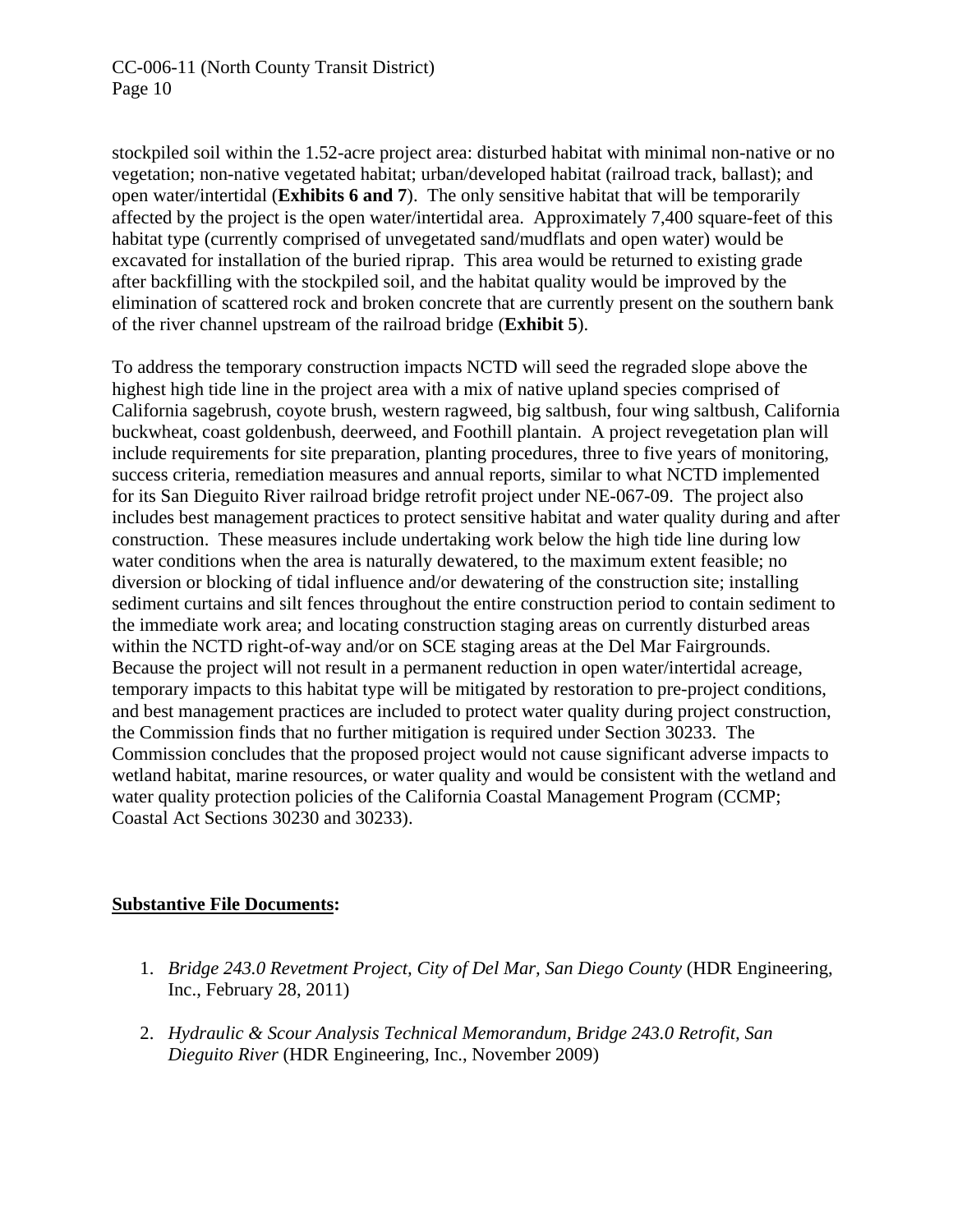- 3. *Cultural Resource Survey Update, Bridge 243.0 Revetment Project, Del Mar, California* (ASM Affiliates, March 7, 2011)
- 4. CC-059-09 (NCTD, Replacement of three wood trestle railroad bridges with concrete bridges, Los Penasquitos Lagoon, San Diego County)
- 5. CC-086-03 (NCTD, Pulgas to San Onofre double tracking at the north end of Camp Pendleton)
- 6. CC-052-05 (NCTD, Santa Margarita River double tracking project at the south end of Camp Pendleton)
- 7. CC-055-05 (NCTD, replacement of the railroad bridge over Agua Hedionda Lagoon)
- 8. CC-004-05 (NCTD, O'Neill to Flores double track project in central Camp Pendleton)
- 9. CC-008-07 (NCTD, extension of passing track and construction of one replacement and one new railroad bridge over Loma Alta Creek in Oceanside)
- 10. NCTD CDP's No.: 6-03-102-G (Agua Hedionda emergency repairs), 6-02-152 (San Luis Rey River bridge repair), 6-02-151 (Agua Hedionda bridge), 6-02-102 (Del Mar drainage outlets), 6-02-80 (Santa Margarita Bridge repair), 6-01-64 (Balboa Avenue), 6-01-108 (Tecolote Creek), 6-93-60 (Del Mar), 6-94-207 (Solana Beach), 6-93-106 (Carlsbad), and 6-93-105 (Camp Pendleton).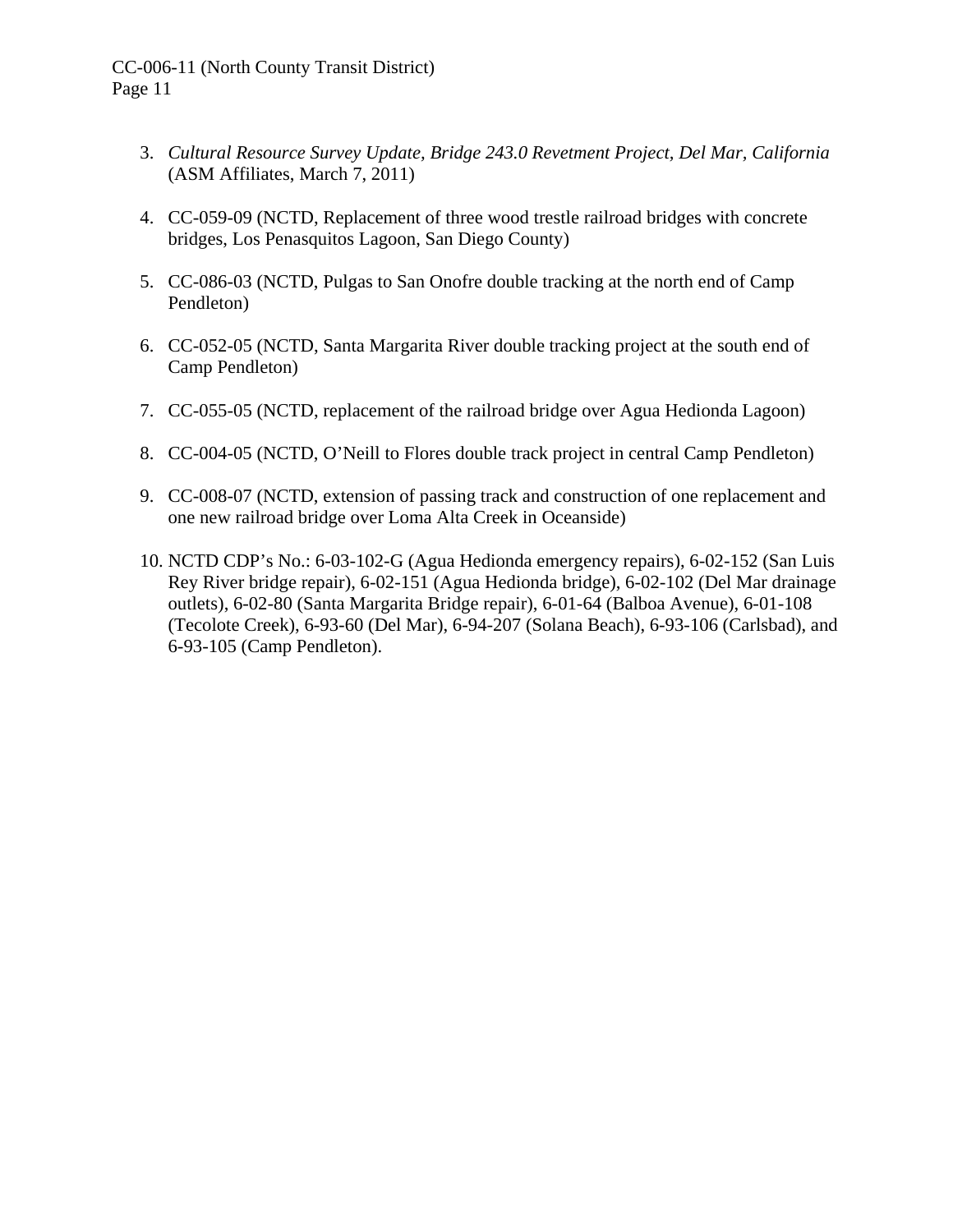

Regional Location

| <b>EXHIBIT NO.</b>     |  |
|------------------------|--|
| <b>APPLICATION NO.</b> |  |
| $2 - 006 - 11$         |  |
|                        |  |

H.\projects\1019 Bridge 243 Revelmen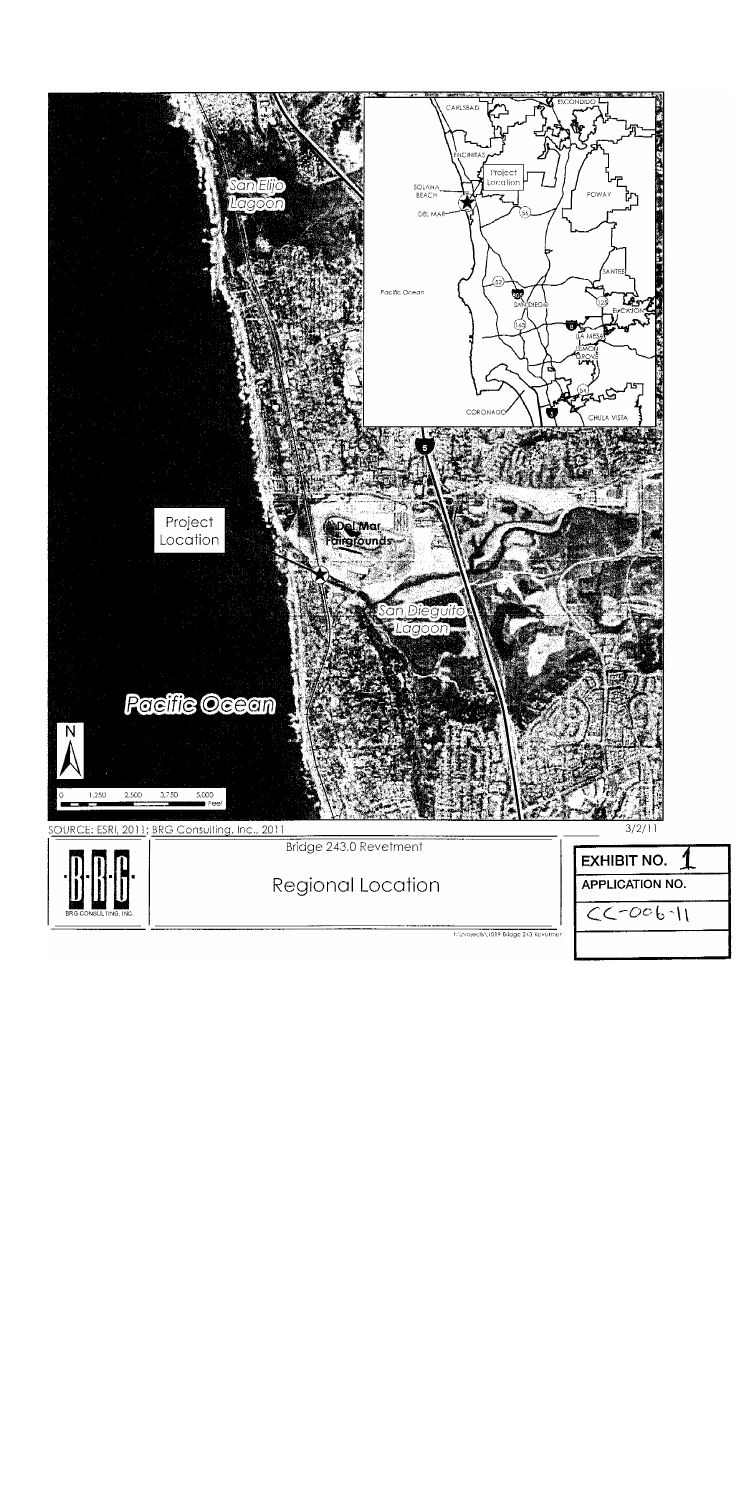

 $\text{F:N}$ projects $\overline{\text{N}019}$  Budge 243 Revertment $\text{N}$ Tig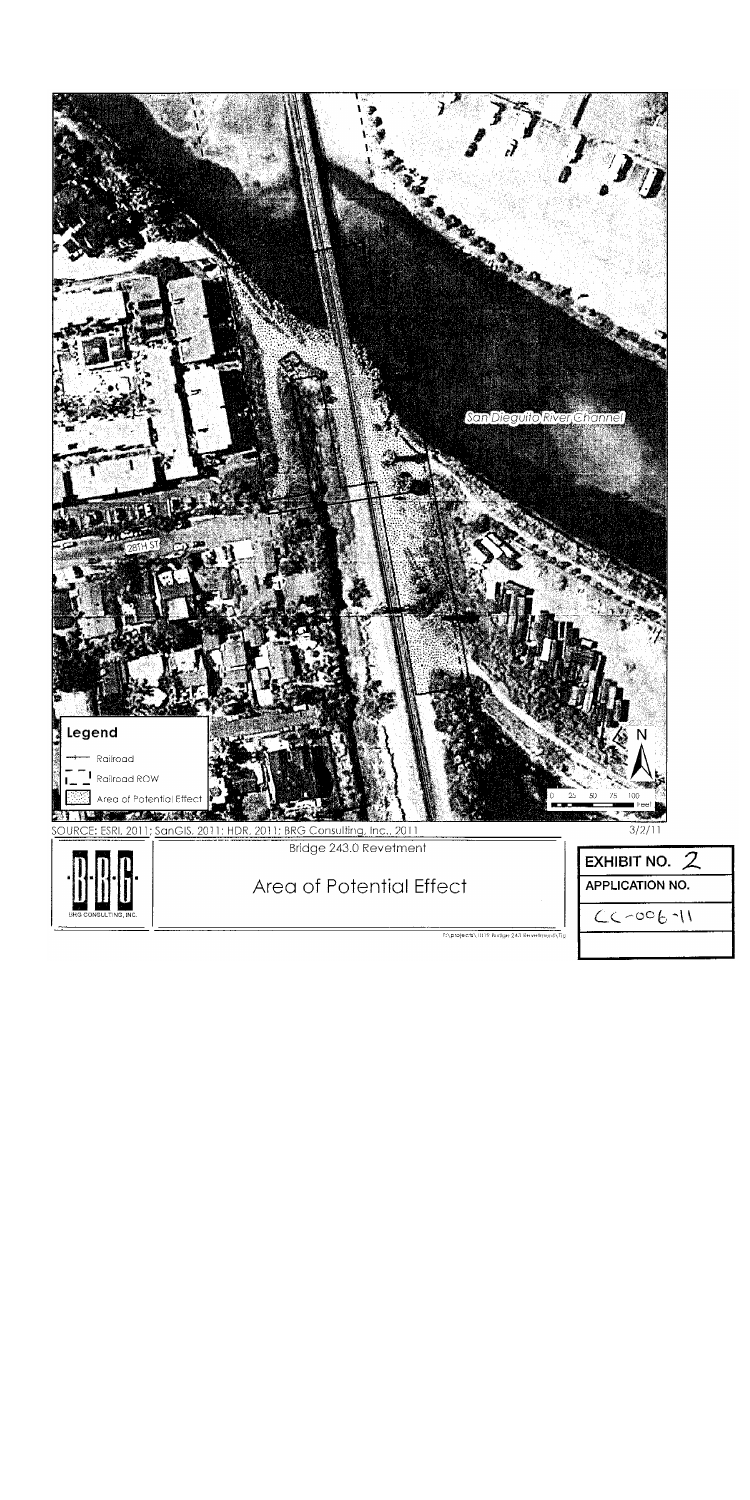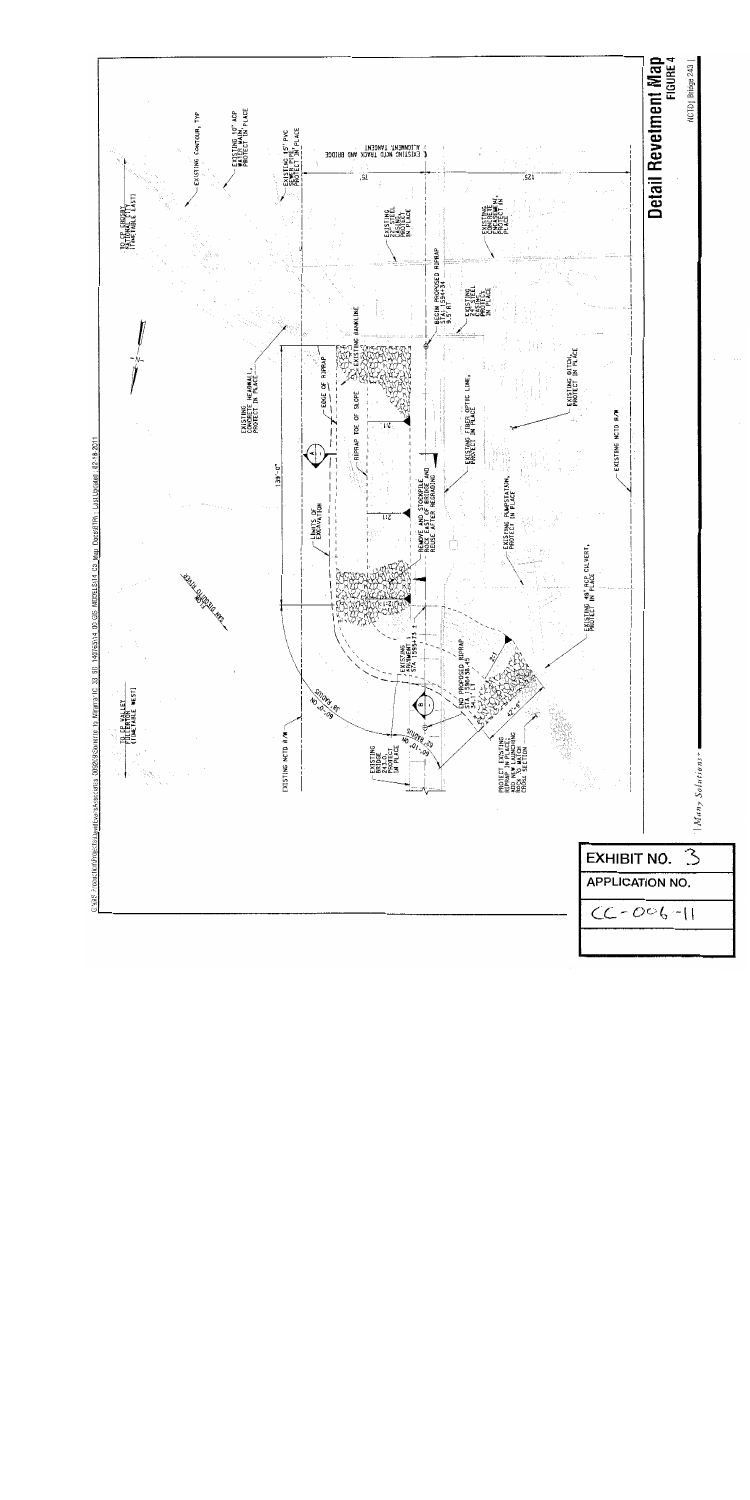

APPLICATION NO.

 $\overline{4}$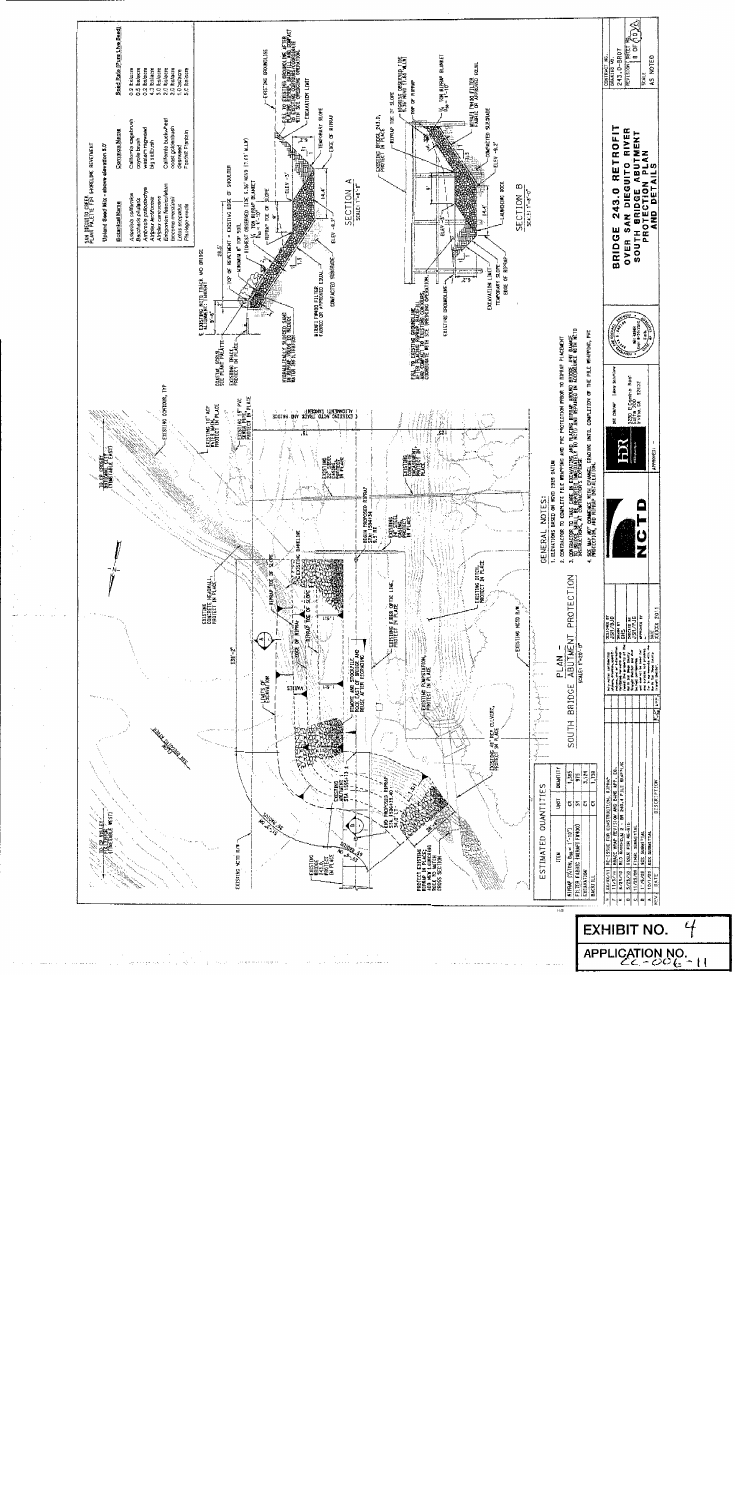



Figure 1: Bridge 243.0 Looking Upstream cast towards bridge



Figure 2: NCTD Bridge 243.0 Southeast Abutment Looking Downstream to the west towards the bridge; this is the project area to be excavated

| <b>EXHIBIT NO.</b>     |  |
|------------------------|--|
| <b>APPLICATION NO.</b> |  |
| $CC-CO(-1)$            |  |

NCTD 243.0 Memorandum Final.docx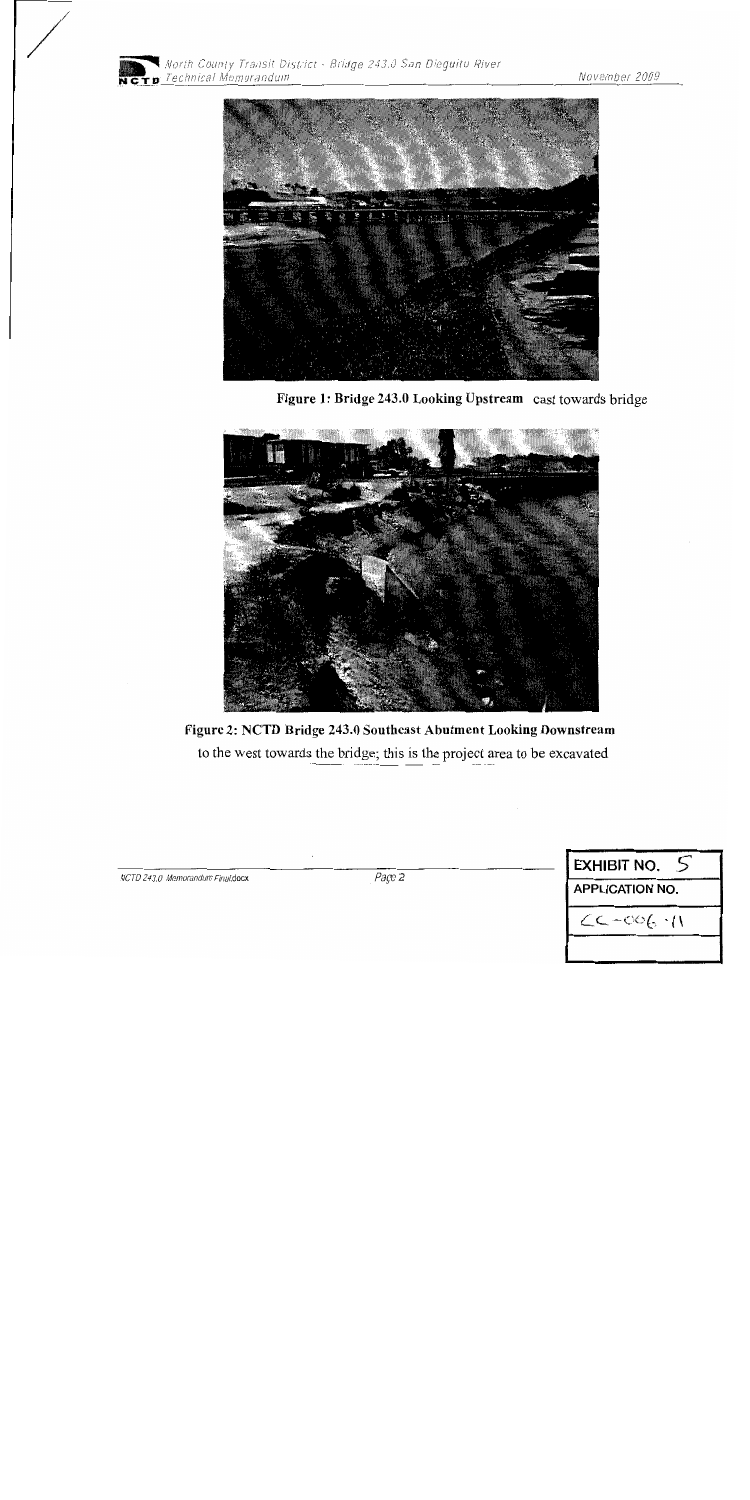

Photograph 3. Existing rip-rap at south abutment



Photograph 4. Looking southeast from abutment.

project area in lower left corner of photograph

| <b>EXHIBIT NO.</b>     |
|------------------------|
| <b>APPLICATION NO.</b> |
| $CC - 006 - 11$        |
|                        |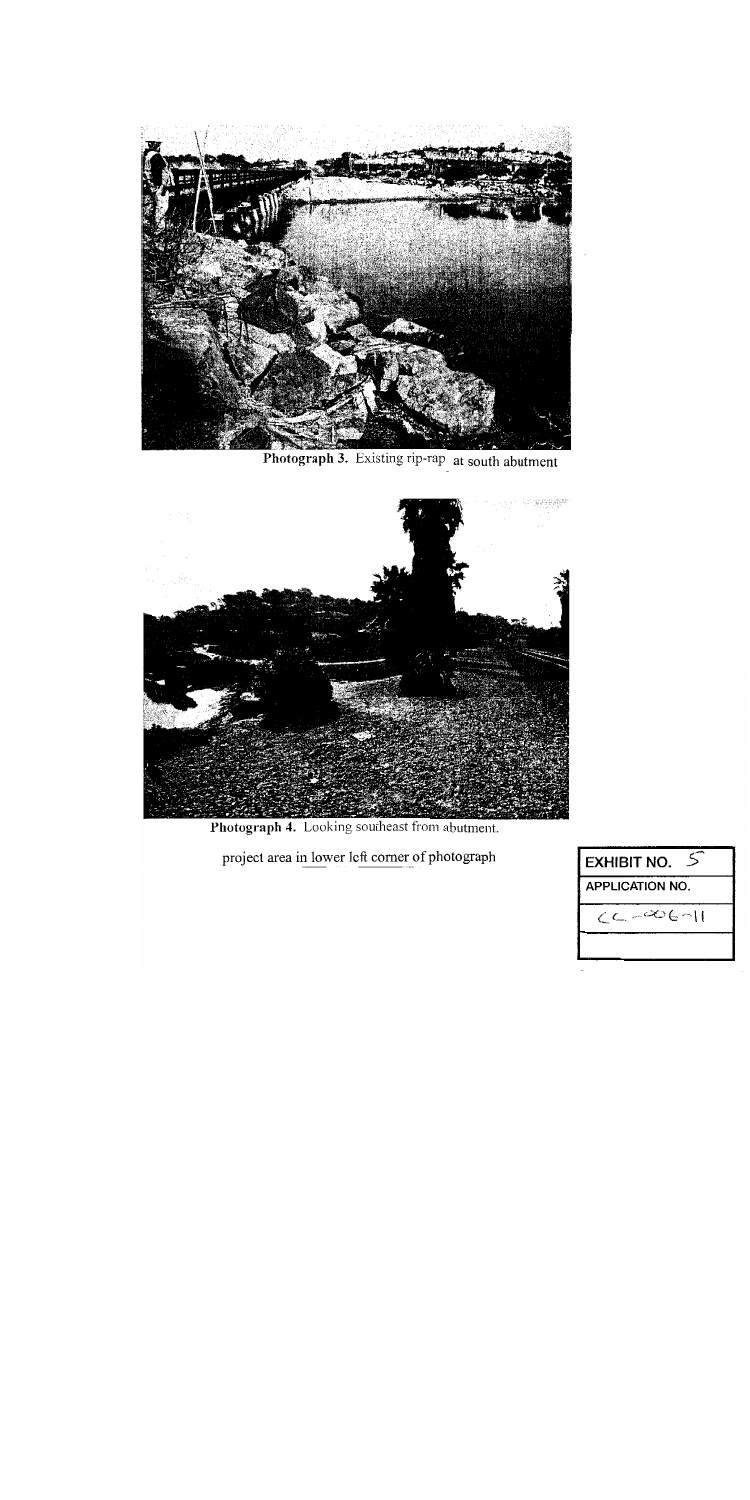

Photograph 1. Southern Railroad Abutment looking east. project area is on the far side of the railroad bridge abutment



Photograph 2. Southern Railroad Abutment looking west. this is the project area to be excavated

| EXHIBIT NO. $\leq$     |
|------------------------|
| <b>APPLICATION NO.</b> |
| $CC - CO6 - 11$        |
|                        |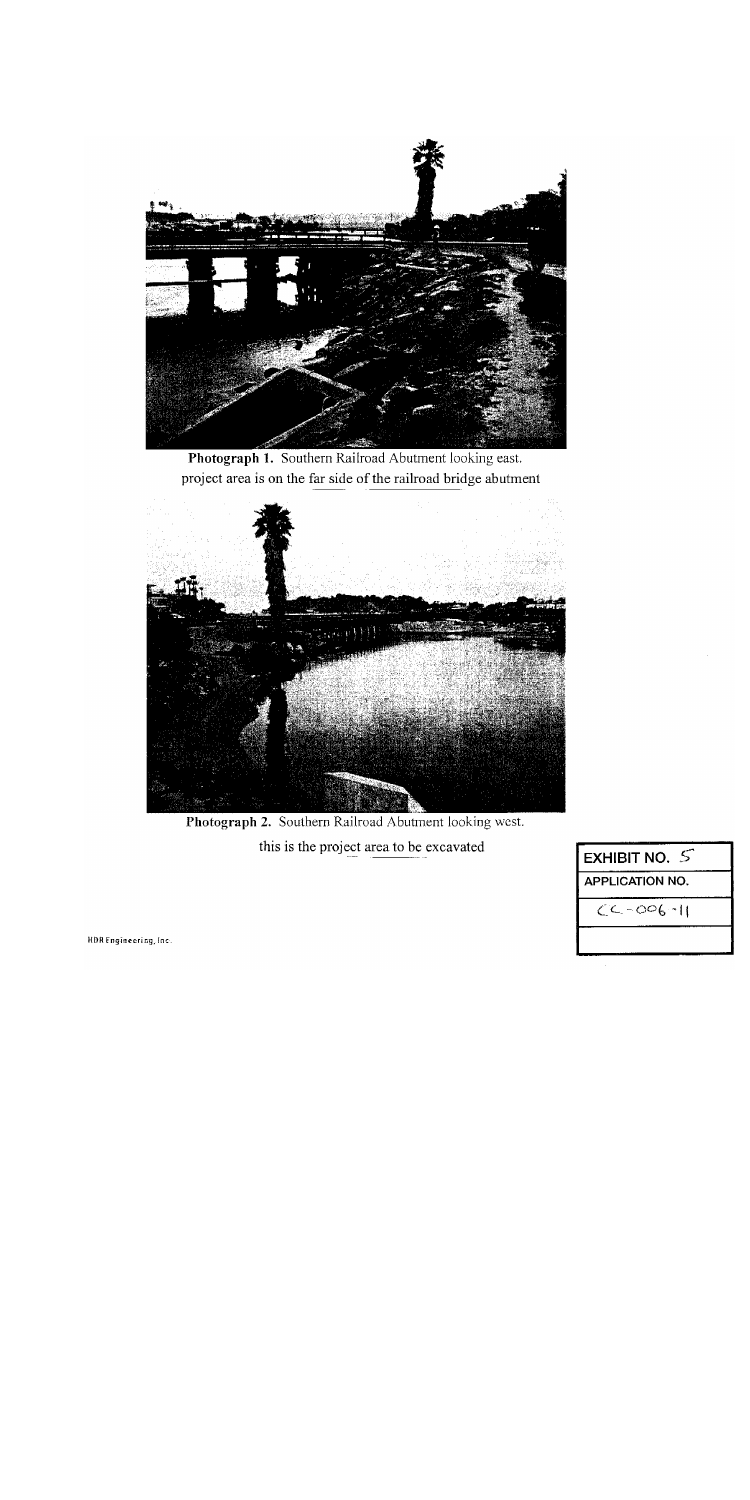March 7, 2011 Mr. Erich Lathers Page 5 of 12



Figure 3. Impacts to jurisdictional areas.